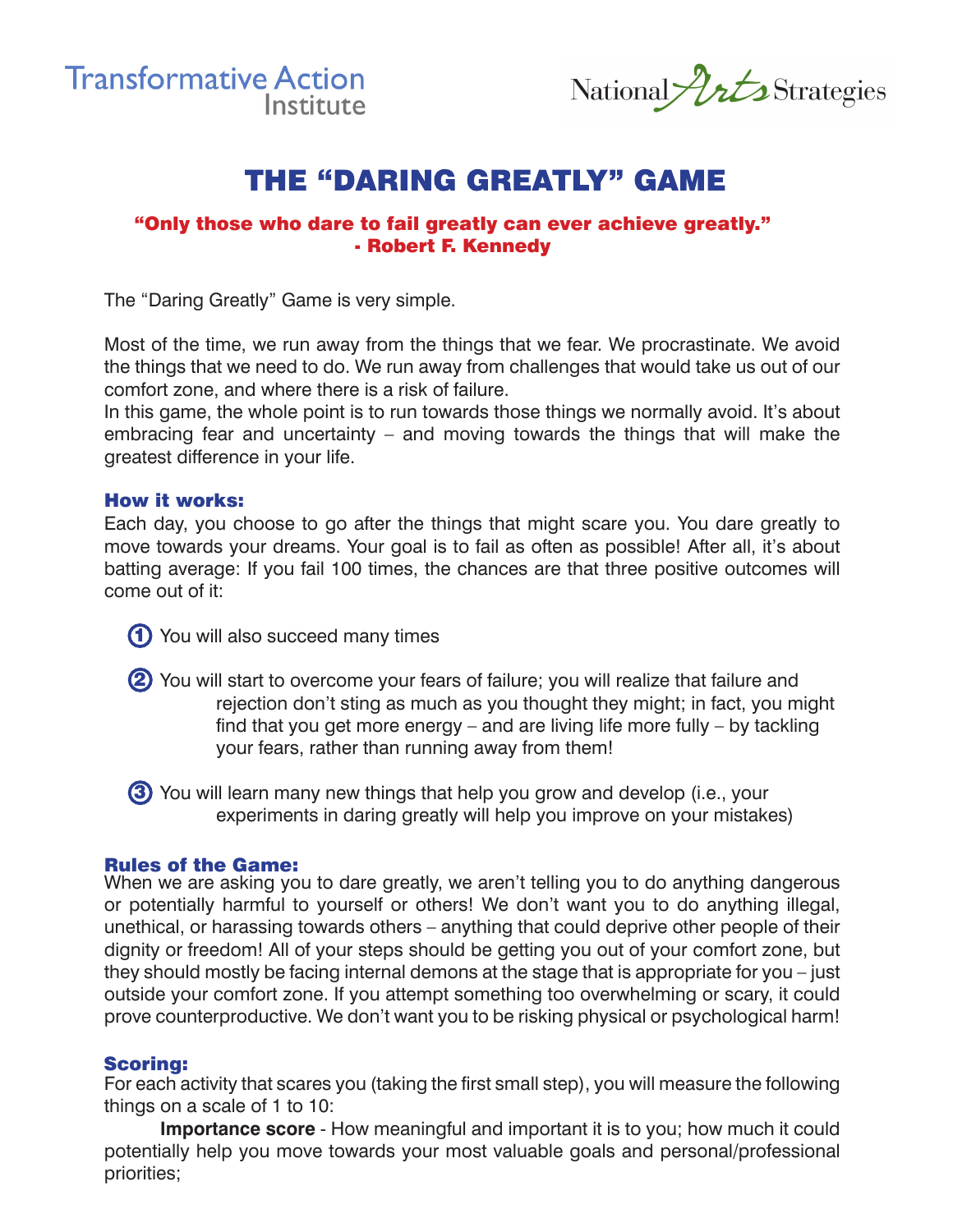**Boldness score** - How much fear it involves; how much you would rather avoid it and procrastinate on it.

Then you take action, and multiply the numbers together. Let's say that you are taking action towards something incredibly meaningful to you (10 on a scale of 1 to 10); and it's something that you have been avoiding and procrastinating on a lot (again, 10 on a scale of 1 to 10). Then you would multiply 10 by 10 and get a score of 100!

It's important to note that the outcomes are irrelevant! You may fail (and may learn something valuable in the process), or you may actually succeed. **But you score points just for making the effort.**

Of course, the more efforts you make, the more points you will score every day!

So let's offer an example, just so you can see the game in action:

A random person (named Scott, for the purposes of this example) could be avoiding and procrastinating on tons of things that he needs to do for his work. So he writes up the following action steps that he has been fearing:

| <b>ACTION</b><br><b>STEP</b>                                                                              | <b>IMPORTANCE</b><br><b>SCORE</b><br>(1 TO 10) | <b>BOLDNESS</b><br><b>SCORE</b><br>(1 TO 10) | <b>TOTAL</b><br><b>SCORE</b><br>(1 TO 100) | <b>SUCCESSES</b><br>Moments of Growth,<br>and Lessons                                                                                           |
|-----------------------------------------------------------------------------------------------------------|------------------------------------------------|----------------------------------------------|--------------------------------------------|-------------------------------------------------------------------------------------------------------------------------------------------------|
| Writing an email to a<br>personal hero - and<br>sending it to her                                         | 10                                             | 10                                           | 100                                        | Learned<br>It was so much<br>easier than I<br>thought! It felt great<br>to face my fears!                                                       |
| Asking a potential<br>customer to try my<br>social venture.                                               | 10                                             | $\boldsymbol{9}$                             | 90                                         | The customer didn't<br>feel like it met her<br>needs. This is great<br>feedback. I need<br>to empathize more<br>and understand my<br>customers. |
| Doing a rapid<br>$prototype - a$<br>new experiment<br>to test alternative<br>approaches for my<br>venture | 10                                             | 7                                            | 70                                         | I was so scared, but<br>this was actually<br>fun!                                                                                               |
| <b>TOTAL</b><br><b>SCORE FOR</b><br><b>WEDNESDAY,</b><br><b>MAY 21</b>                                    |                                                |                                              | 260                                        |                                                                                                                                                 |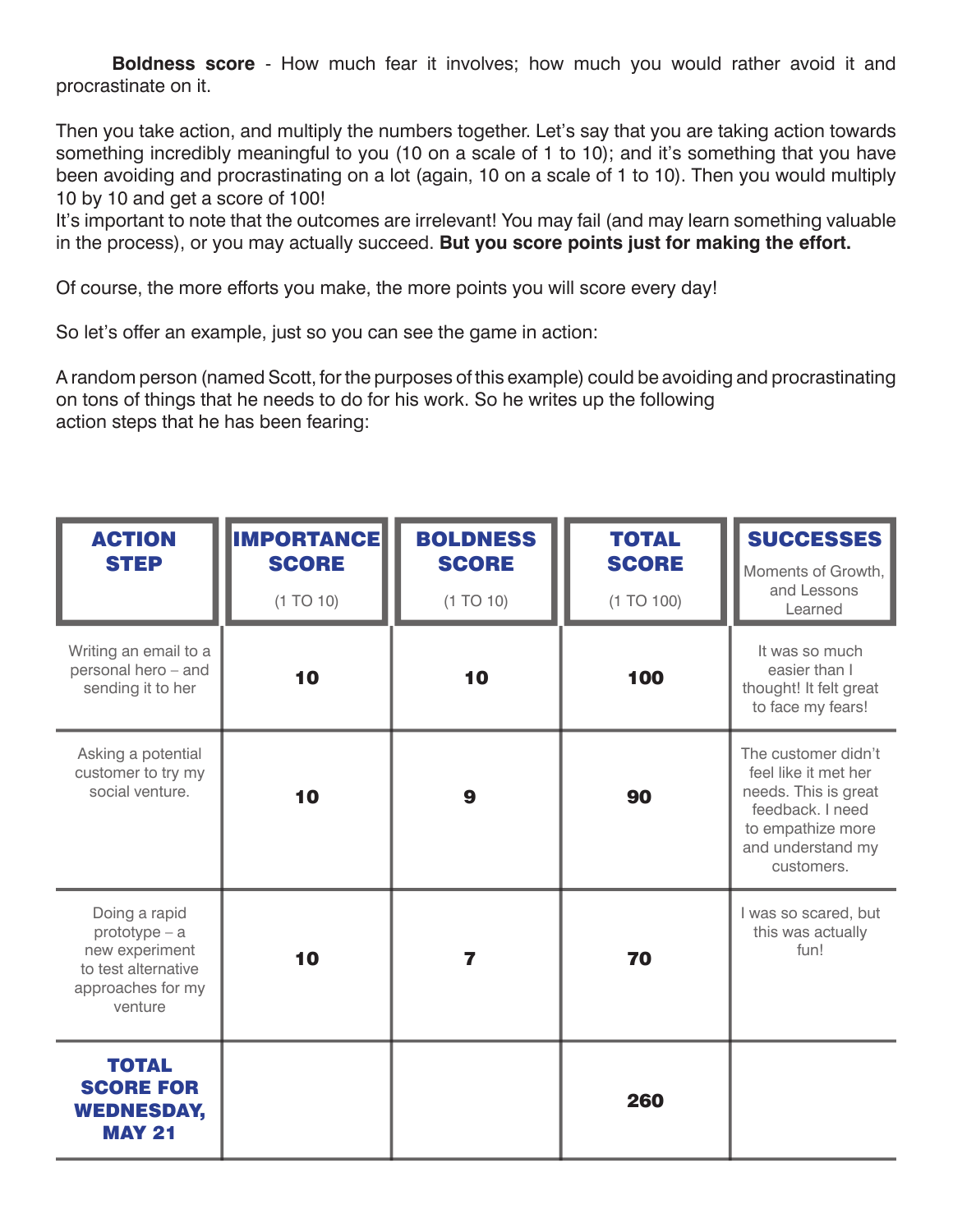As you can see, many of these things are very important, but for that very reason, Scott has been avoiding them! (It's often true that we fear most the steps that are most meaningful and important; we are worried about making mistakes and failing!) That's why so many of the initial steps get total scores of 100.

### **Note: This game helps break down overwhelming, scary tasks into small, actionable steps**

One of the reasons why we fear and avoid tasks is because they seem overwhelming. This game works well because it forces you to break down these seemingly scary tasks into small action steps.

Usually people have goals that are too abstract or huge, like: "Put together grant proposal for \$250,000." That is so gigantic and scary that it's no wonder that we avoid it. Instead, it's better to figure out the one small task that would start out that process. You want to break it down into baby steps, so that you can get "small wins" continuously along the way.

Every baby step you take can be a success to celebrate! (And if you fail to make that baby step – if you stumble and fall – you just get up, learn from your mistakes, and try again!) As the productivity guru David Allen always asks, "What is the next action you can take?" This is a physical, visible action step.

OK, that's the game. This game itself is a rapid prototype, which we are testing and constantly improving. Thus, if you have any comments or suggestions for how to make it better, please feel free to contact me at ssherman@transformativeaction.org

On the following page is a grid for tracking your own "Daring Greatly" experiment and keeping score. Make sure to have an accountability partner who can help make sure that you are keeping to your commitments.